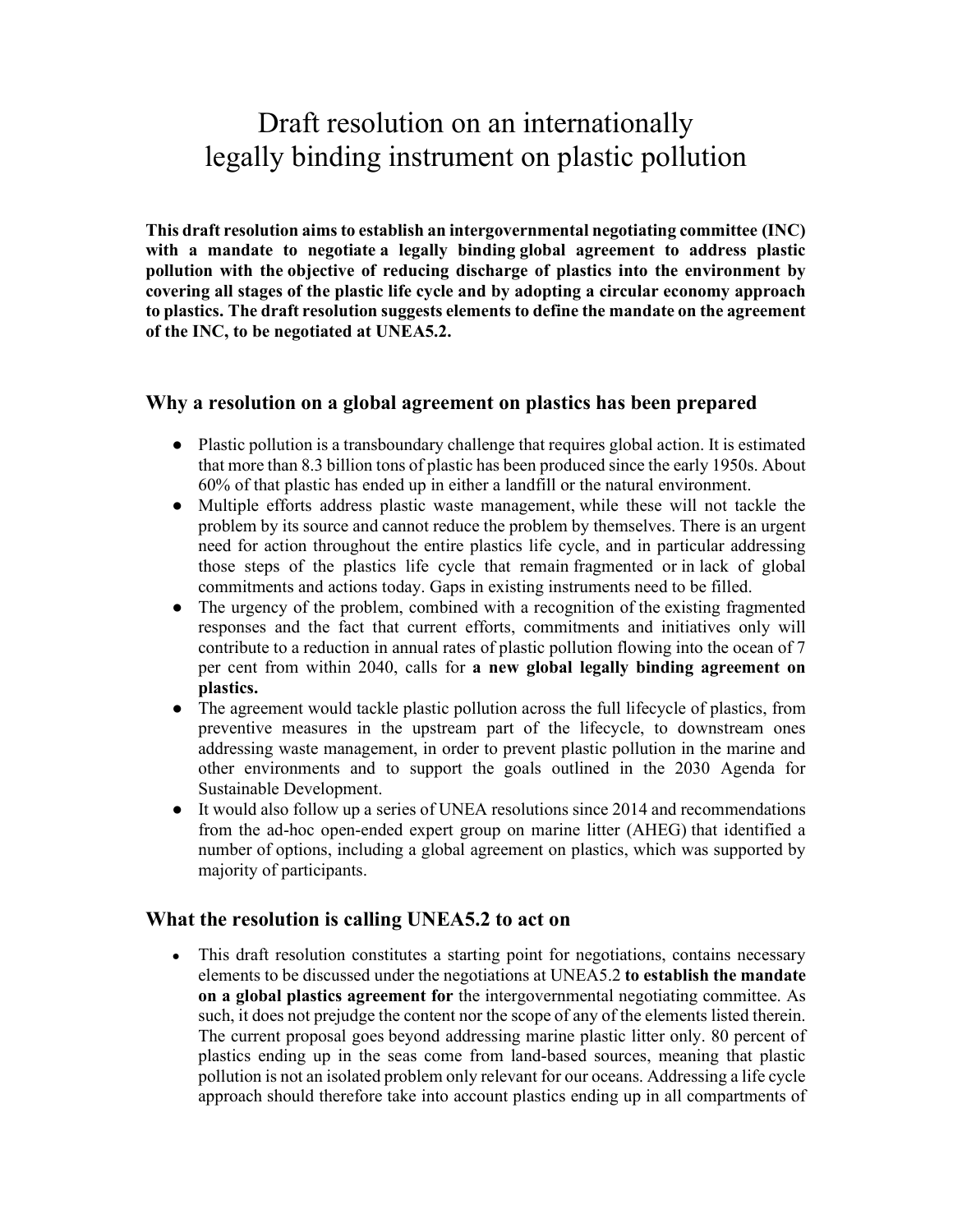the environment and the resolution addresses land-based sources as well as sea-based sources; focusing on **both** upstream and downstream activities and measures.

# **Outline of the resolution**

- The resolution is following a logical sequencing, beginning to set out the **context and justification in the preambular part, including on the overarching commitments**  set in SDGs and recalling specific commitments agreed by UNEA.
- These work streams on marine litter are brought in the wider context of plastic pollution and related responses; from waste management to prevention by adopting a circular approach to plastics.
- The preambular part also recognizes the importance of ongoing action at regional/international level and is clear that the agreement would not render them futile, but on the contrary, that the agreement should be complementary and mutually reinforcing.
- It concludes with a call for strengthened international action in the form of a legally binding agreement that should bring these elements together.
- **On the operative paragraphs, the most important elements are setting out the mandate to establish the intergovernmental negotiating committee.**
- The approach follows the logic of plastics and plastic products through its life cycle, while also including provisions to address knowledge and awareness raising, monitoring and reporting, introducing national action plans to allow for flexibility adapted to national circumstances, financial and technical mechanisms, as well as scientific and social and economic assessments.
- **The way in which the elements are included does not in any way prejudge to what extent or how these elements should be elaborated in the future agreement. This will be for the intergovernmental negotiating committee to discuss once it is established.**

**CONTACT INFORMATION: Please send your email to all the addresses listed below:** 

**acuerdoglobal@minam.gob.pe, cariaso@rree.gob.pe, info@rema.gov.rw**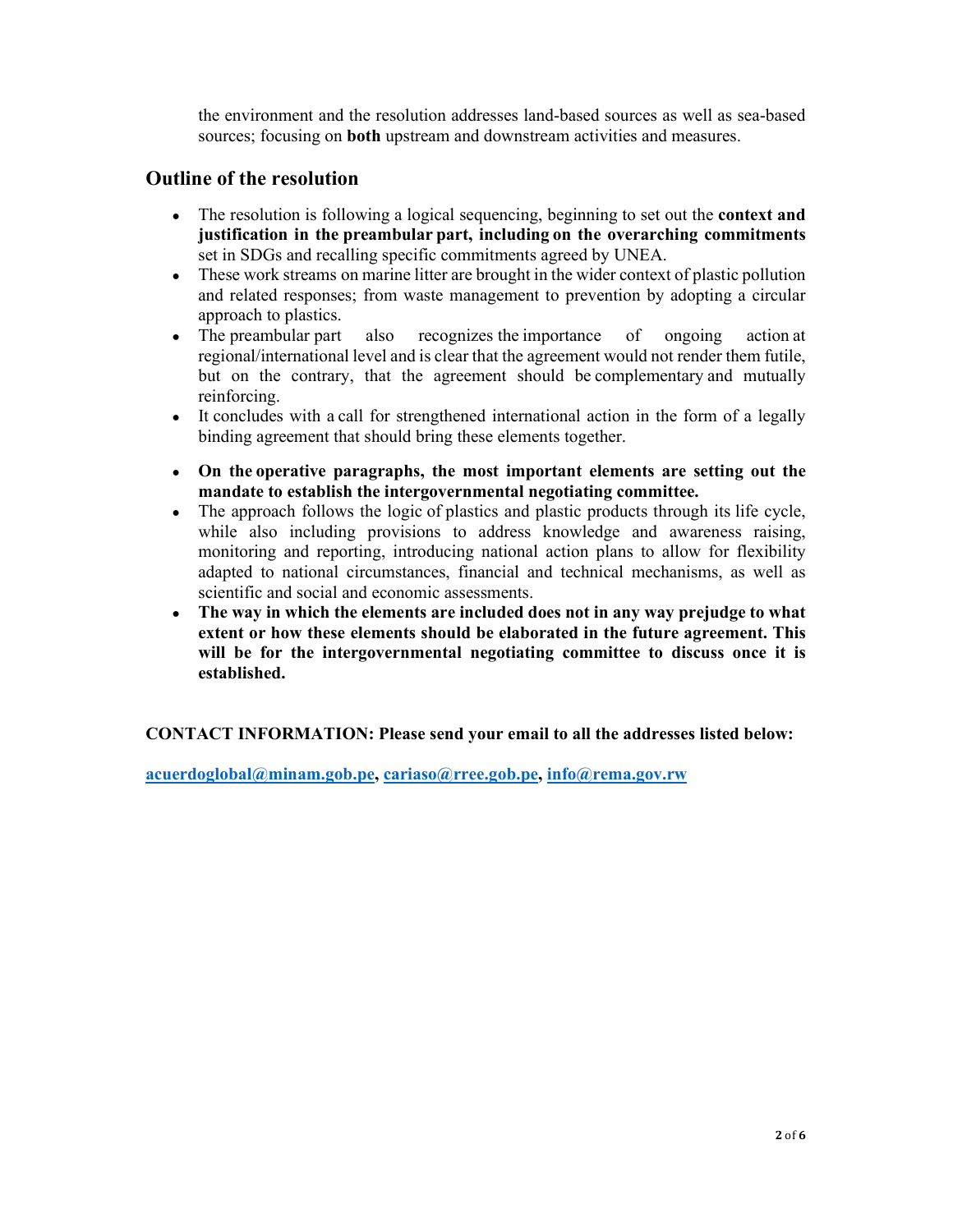# Draft resolution text

- **Proposing member States : PERU, RWANDA**
- **Co-sponsoring member States : COSTA RICA, ECUADOR, EUROPEAN UNION AND ITS MEMBER STATES, GUINEA, NORWAY, PHILIPPINES, SENEGAL, SWITZERLAND.**
- **Contact addresses: acuerdoglobal@minam.gob.pe, cariaso@rree.gob.pe, info@rema.gov.rw**

#### **SUGGESTED ACTION BY THE UNITED NATIONS ENVIRONMENT ASSEMBLY ON AN INTERNATIONALLY LEGALLY BINDING INSTRUMENT ON PLASTIC POLLUTION**

The United Nations Environment Assembly may wish to consider the adoption of the draft resolution on an internationally legally binding instrument on plastic pollution:

#### *The United Nations Environment Assembly*,

*Notes* with concern that the high and rapidly increasing levels of plastic pollution, including microplastics, represent a serious environmental problem at a global scale, negatively impacting all three dimensions of sustainable development,

*Reaffirming* United Nations General Assembly resolution 70/1 of 25 September 2015, by which the United Nations General Assembly adopted the 2030 Agenda for Sustainable Development, and recalling Sustainable Development Goal 14 and its target 14.1, and all interrelated goals,

*Recalling* United Nations Environment Assembly resolutions 1/6, 2/11, 3/7, 4/6, 4/7 and 4/9, and reaffirms the importance of the long-term elimination of discharge of plastics, including microplastics, into marine, terrestrial and freshwater environments and of avoiding detriment from plastic pollution to ecosystems and the human activities dependent on them,

*Recognizing* the inherent transboundary nature of the issue of plastic pollution and the need to tackle it at its sources,

*Underlining* that a more circular economy, one of the current sustainable economic models, in which products and materials are designed so that they can be reused, remanufactured or recycled and therefore maintained in the economy for as long as possible along with the resources they are made of, and the generation of waste, especially hazardous waste, is avoided or minimised, and greenhouse gas emissions are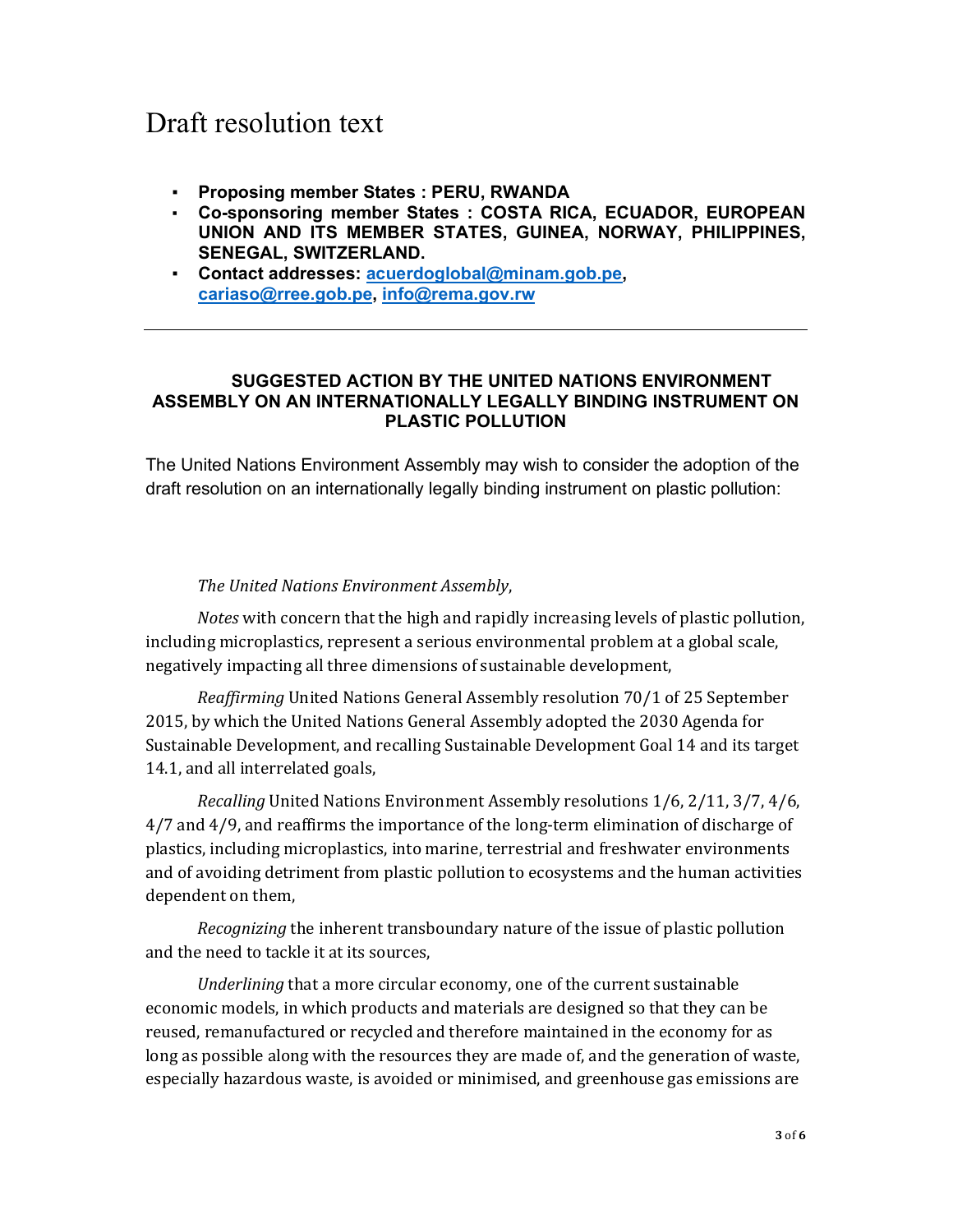prevented and reduced, can significantly contribute to sustainable consumption and production,

*Notes with appreciation* the significant body of work conducted by United Nations Environment Programme, scientific and legal advisory bodies, the Environment Management Group and other actors since the adoption of resolution 1/6 in 2014, and the intergovernmental work and the Chair summary of the Ad Hoc Open-Ended Expert Group on Marine Litter and Microplastics, which reflects all views expressed in its meetings, presents options and sets out, as a basis for actions, the elements and design of potential response options to address plastic pollution,

*Welcomes* efforts made by governments and international organizations to minimize the negative impact of plastic waste on the environment, in particular through national and regional action plans and other initiatives, such as G7 and G20 initiatives like the action plans of 2015 and 2017 addressing marine litter, Osaka Blue Ocean Vision, Ocean Plastics Charter, the ASEAN Framework of Action on Marine Debris and the Bangkok Declaration on Combating Marine Debris, APEC Roadmap on Marine Debris and to reduce plastic and microplastic pollution, recognizing that they are complementary to a coherent and coordinated global response, 

*Reaffirms* the importance of close cooperation and coordination as well as synergy among international conventions and instruments to prevent plastic pollution and avoid its adverse effects on human health and wellbeing and the environment, including the International Convention for the Prevention of Pollution from Ships, Basel Convention on the Control of Transboundary Movements of Hazardous Wastes and their Disposal, Stockholm Convention on Persistent Organic Pollutants, Rotterdam Convention on the Prior Informed Consent Procedure for certain Hazardous Chemicals and Pesticides in International Trade, United Nations Convention on the Law of the Sea, London Convention and Protocol, Strategic Approach to International Chemicals Management, United Nations Framework Convention on Climate Change, Convention on Biological Diversity as well as among international organizations, regional instruments and programs, non-governmental organizations and the private sector,  

*Underlining* that further international action is needed by developing an international legally binding instrument on plastic pollution, taking a comprehensive approach to prevent and reduce plastic pollution in the environment, including microplastics, by promoting a circular economy and addressing the full lifecycle of plastics,

*Recognizes* that member states provide, within their capabilities, resources in respect of those national activities that are intended to implement a new international legally binding instrument in accordance with their national policies, plans and programmes,

*Acknowledges* that some legal obligations arising out of a new international legally binding instrument will require financial and technical assistance and include technology transfer to developing countries and countries with economies in transition,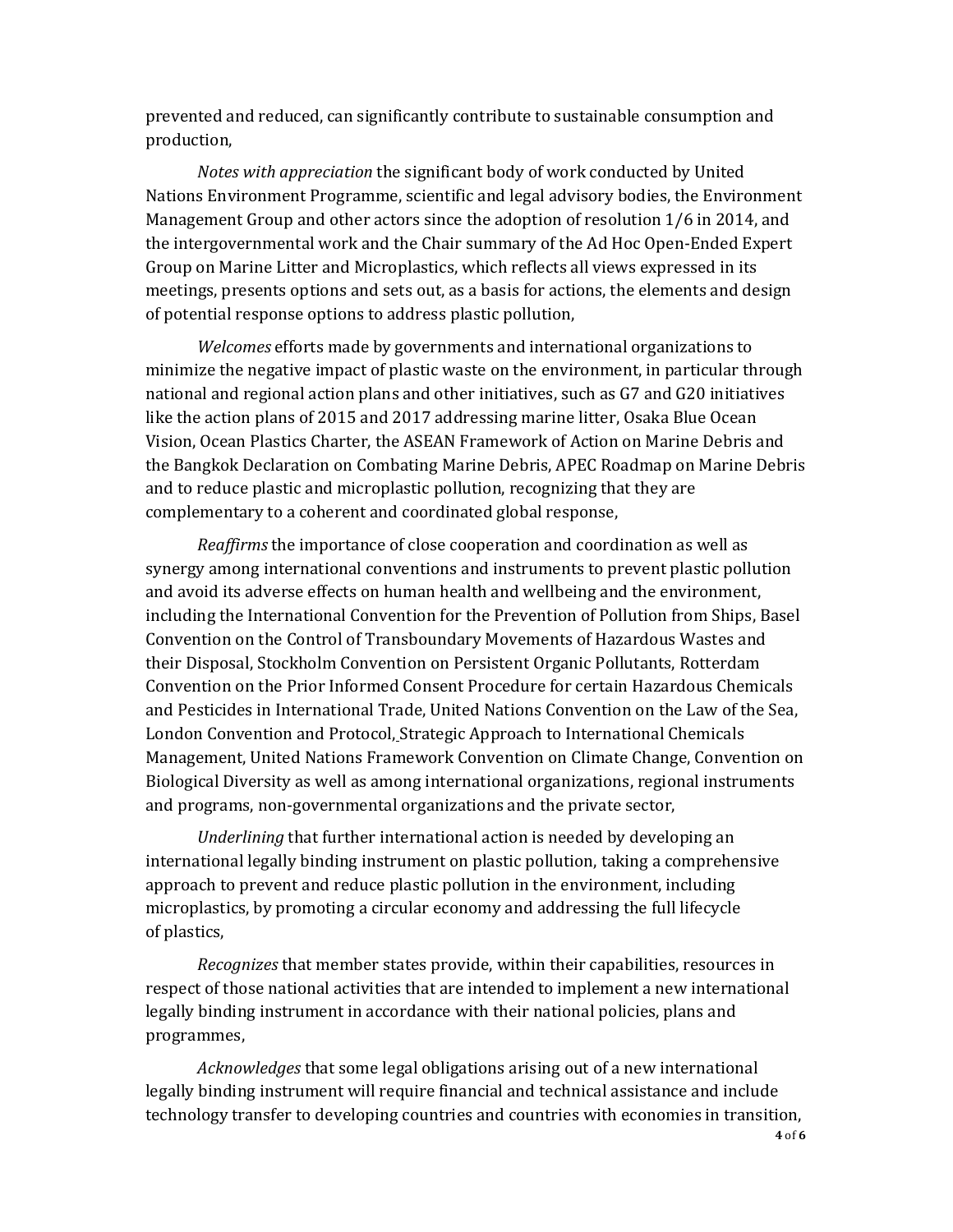1. *Requests* the Executive Director to convene  an intergovernmental  negotiating committee under the auspices of the United Nations Environment Assembly with the mandate to prepare an international legally binding instrument to address plastic pollution, commencing its work in 2022 with the goal of completing by the sixth session of the Environment Assembly; 

2. *Agrees* that the intergovernmental negotiating committee is to develop an international legally binding agreement based on a comprehensive approach to prevent and reduce plastic pollution in the environment, including microplastics, by promoting a circular economy and addressing the full lifecycle of plastics from production, consumption and design to waste prevention, management and treatment, including provisions: 

- (a) To specify the objectives of the instrument and establish as necessary targets, definitions, methodologies, formats, and obligations;
- (b) To achieve sustainable production and consumption of plastics, including the uptake of secondary and alternative raw materials;
- (c) To address product design and use, including compounds, additives and harmful substances as well as intentionally added microplastics;
- (d) To promote national action plans to prevent, reduce and remediate plastic pollution, tailored to local and national circumstances and the characteristics of specific sectors, and to support regional and international cooperation and coordination;
- (e) To increase knowledge through awareness-raising and information exchange on best practices to prevent plastic pollution and promote behavioral change;
- (f) To monitor and report on national and international progress on implementation of the agreement;
- (g) To provide scientific and socio-economic assessments and to monitor and report on plastic pollution in the environment;
- (h) To cooperate and coordinate with relevant regional and international conventions, instruments and organizations;
- (i) To specify financial and technical arrangements, as well as technology transfer assistance, to support implementation of the convention
- (j) To address implementation and compliance issues;
- (k) To promote research and development into innovative solutions;

3. *Also agrees* that the intergovernmental negotiating committee, in its deliberations on the instrument that it develops, should:

(a) consider the need for a financial mechanism to support the implementation of the priorities and objectives of the agreement, including the option of a dedicated multilateral fund;